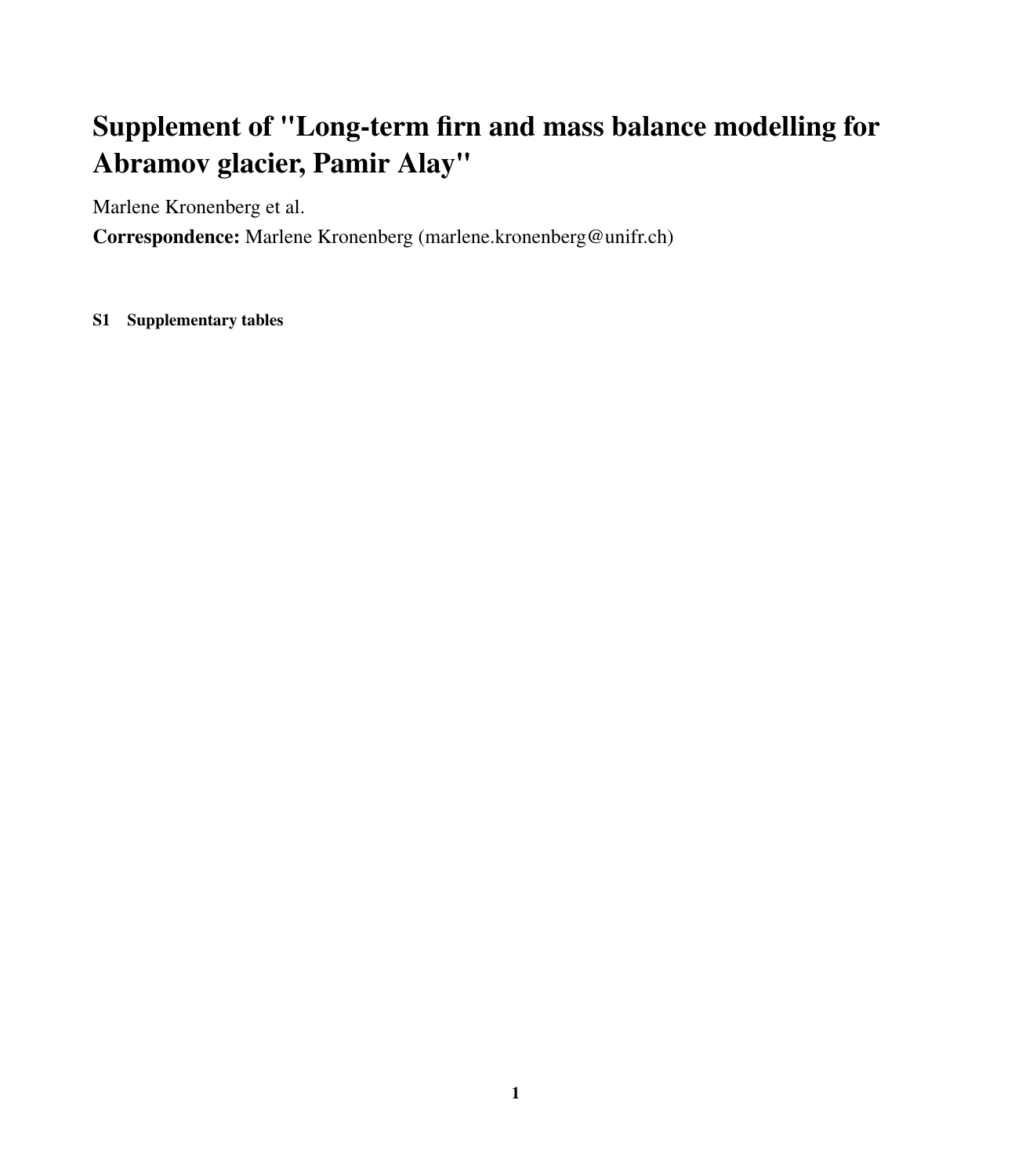Table S1. Parameters measured at the original Abramov weather station from October 1967 until summer 1999 (data available until December 1998). The installation height and the sensor types are given for each parameter. Data were either recorded automatically or manually read. The recording frequency as well as the temporal Table S1. Parameters measured at the original Abramov weather station from October 1967 until summer 1999 (data available until December 1998). The installation height and the sensor types are given for each parameter. Data were either recorded automatically or manually read. The recording frequency as well as the temporal resolution of data available for this study are indicated. resolution of data available for this study are indicated.

| Variable            | height          | sensor (recording)                                            | frequency                  | preserved data              |
|---------------------|-----------------|---------------------------------------------------------------|----------------------------|-----------------------------|
| Air temperature     | 2m              | bimetallic strip (recording)                                  | $8 \times day^{-1}$        | daily averages              |
|                     |                 | mercury thermometer (manual observation)                      |                            |                             |
| Air temperature max | 2m              | mercury maximum thermometer                                   | $1\times{\rm day}^{-1}$    | daily max                   |
| Air temperature min | 2m              | alcohol-in-glass minimum thermometer                          | $1 \times day^{-1}$        | daily min                   |
| Air pressure        | 2m              | aneroid barograph (recording)                                 | $8 \times day^{-1}$        | daily averages              |
|                     |                 | mercury barometer (manual observation)                        |                            |                             |
| Relative humidity   | 2m              | hair hygrometer (recording)                                   | $8 \times day^{-1}$        | daily averages              |
|                     |                 | psychrometer - coupled wet-and-dry-bulb                       |                            |                             |
|                     |                 | mercury thermometers (manual observation)                     |                            |                             |
| Wind speed          | 10m             | anemometer                                                    | $8\times\mathrm{day}^{-1}$ | daily averages              |
| Wind direction      | 10 <sub>m</sub> | anemometer                                                    | $8\times{\rm day}^{-1}$    | not available               |
| Precipitation       | 2m              | cylindric zinc bucket $(200 \text{ cm}^2 \times 2 \text{ m})$ | $2 \times day^{-1}$        | daily sums                  |
| Cloud cover         |                 | visual observations                                           | $8 \times day^{-1}$        | daily averages and minimums |
|                     |                 |                                                               |                            |                             |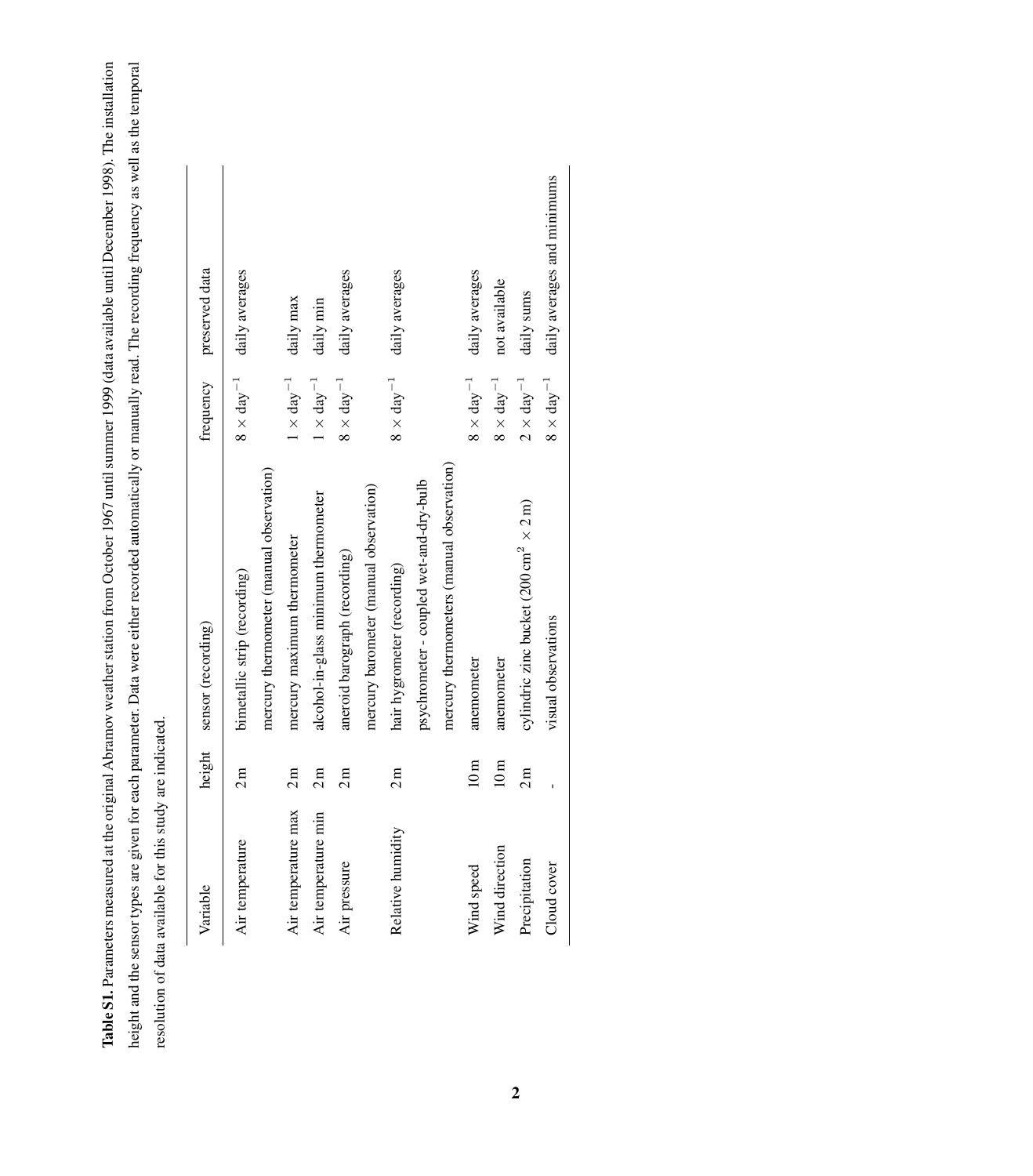|          |                                                                                                                          |                      |                     |                             |                              |                      |                     |                      |                    |                      |                  |                    | points. The melt period is defined as the amount of days for which the modelled melt amount is $>0.002$ m w.e. $d^{-1}$ . One point is located in the ablation area at |
|----------|--------------------------------------------------------------------------------------------------------------------------|----------------------|---------------------|-----------------------------|------------------------------|----------------------|---------------------|----------------------|--------------------|----------------------|------------------|--------------------|------------------------------------------------------------------------------------------------------------------------------------------------------------------------|
|          |                                                                                                                          |                      |                     |                             |                              |                      |                     |                      |                    |                      |                  |                    | ~3850 m a.s.l. and two points are located in the accumulation area at site 1 at ~4250 m a.s.l. and site 2 ~4400 m a.s.l. The periods are hydrological years (e.g.      |
|          | 1968-1978 refers to 1 October 1968 - 30 September 1978). The locations are indicated in Figure 1b of the main manuscript |                      |                     |                             |                              |                      |                     |                      |                    |                      |                  |                    |                                                                                                                                                                        |
| point    | decade                                                                                                                   | $\mathrm{SW}_{in}$   | $\mathbf{SW}_{out}$ | $\mathbf{L}\mathbf{W}_{in}$ | $\mathbf{L}\mathbf{W}_{out}$ | $\mathbf{R}_{net}$   | $\mathbf{Q}_{sens}$ | $\mathbf{Q}_{lat}$   | $\mathrm{Q}_{sub}$ | $\mathbf{Q}_{melt}$  | $p_{melt}$       | P.                 | $\mathbf{P}_l$                                                                                                                                                         |
| m a.s.l. |                                                                                                                          | $\mathrm{W\,m}^{-2}$ | $\hbox{W\,m}^{-2}$  | $\mathrm{W\,m}^{-2}$        | $\hbox{W\,m}^{-2}$           | $\mathrm{W\,m}^{-2}$ | $\hbox{W\,m}^{-2}$  | $\mathrm{W\,m}^{-2}$ | $\hbox{W\,m}^{-2}$ | $\mathrm{W\,m}^{-2}$ | days             | $a^{-1}$<br>m w.e. | $a^{-1}$<br>m w.e.                                                                                                                                                     |
| 3850     | 1968-1978                                                                                                                | 217.95               | 140.57              | 224.89                      | 274.65                       | 27.62                | 18.38               | $-3.61$              | 3.77               | 46.16                | 202              | 1.08               | 0.19                                                                                                                                                                   |
| 3850     | 1978-1988                                                                                                                | 213.8                | 143.46              | 227.61                      | 275.93                       | 22.01                | 18.04               | $-1.75$              | 3.62               | 41.91                | $\overline{191}$ | 1.25               | 0.19                                                                                                                                                                   |
| 3850     | 1988-1998                                                                                                                | 209.84               | 137.32              | 231.04                      | 277.47                       | 26.08                | 17.04               | $-0.87$              | 3.41               | 45.65                | 198              | 1.22               | 0.23                                                                                                                                                                   |
| 3850     | 1998-2008                                                                                                                | 201.15               | 128.05              | 228.54                      | 276.68                       | 24.96                | 19.86               | $-1.18$              | 2.96               | 46.6                 | $\overline{9}$   | Ξ                  | 0.27                                                                                                                                                                   |
| 3850     | 2008-2018                                                                                                                | 199.38               | 127.74              | 229.27                      | 277.13                       | 23.78                | 20.01               | $-1.3$               | 3.07               | 45.56                | 196              | 1.18               | 0.27                                                                                                                                                                   |
| 3850     | 1968-2020                                                                                                                | 208.29               | 135.15              | 228.19                      | 276.39                       | 24.94                | 18.73               | $-1.72$              | 3.36               | 45.3                 | 195              | 1.16               | 0.23                                                                                                                                                                   |
| 4250     | 1968-1978                                                                                                                | 215.28               | 161.23              | 218.13                      | 268.55                       | 3.63                 | 16.61               | $-2.7$               | 4.69               | 22.23                | 186              | 1.69               | 0.15                                                                                                                                                                   |
| 4250     | 1978-1988                                                                                                                | 211.97               | 160.52              | 220.48                      | 269.73                       | 2.2                  | 16.24               | $-1.13$              | 4.31               | 21.61                | 181              | 1.99               | 0.15                                                                                                                                                                   |
| 4250     | 1988-1998                                                                                                                | 209.09               | 158.36              | 223.6                       | 271.11                       | 3.21                 | 15.18               | $-0.41$              | 4.32               | 22.29                | $\overline{181}$ | 1.97               | 0.2                                                                                                                                                                    |
| 4250     | 1998-2008                                                                                                                | 202.75               | 51.74               | 221.02                      | 270.64                       | $\overline{4}$       | 17.55               | $-0.6$               | 4.28               | 22.63                | 173              | 1.84               | 0.25                                                                                                                                                                   |
| 4250     | 2008-2018                                                                                                                | 202.91               | 149.66              | 221.56                      | 270.98                       | 3.83                 | 17.58               | $-0.69$              | 3.98               | 24.7                 | 180              |                    | 0.24                                                                                                                                                                   |
| 4250     | 1968-2020                                                                                                                | 208.42               | 56.19               | 220.86                      | 270.21                       | 2.88                 | 16.68               | $-1.08$              | 4.29               | 22.77                | 180              | 1.89               | 0.2                                                                                                                                                                    |
| 4400     | 1968-1978                                                                                                                | 233.22               | 176.74              | 215.58                      | 267.99                       | 4.07                 | 15.12               | $-2.63$              | 4.87               | 21.44                | 192              | 1.93               | 0.13                                                                                                                                                                   |
| 4400     | 1978-1988                                                                                                                | 230.3                | 176.06              | 217.84                      | 269.17                       | 2.91                 | 14.71               | $-1.22$              | 4.33               | 20.72                | 187              | 2.27               | 0.13                                                                                                                                                                   |
| 4400     | 1988-1998                                                                                                                | 227.51               | 173.46              | 220.88                      | 270.56                       | 4.38                 | 13.65               | $-0.58$              | 4.3                | 21.74                | 184              | 2.26               | 0.18                                                                                                                                                                   |
| 4400     | 1998-2008                                                                                                                | 220.36               | 167.94              | 218.31                      | 269.68                       | 1.06                 | 16.29               | $-0.51$              | 4.16               | 21.01                | 180              | 2.12               | 0.23                                                                                                                                                                   |

4400 2008-2018 220.32 166.94 218.82 270 2.2 16.27 -0.59 4.09 21.97 183 2.31 0.21 4400 1968-2020 226.4 172.21 218.18 269.47 2.9 15.26 -1.08 4.34 21.42 185 2.17 0.17

270

218.82 218.18

166.94 172.21

220.32

2008-2018 1968-2020

4400 4400

226.4

 $2.2$ <br> $2.9$ 

269.47

16.27 15.26

 $0.17$ 0.21

2.17 2.31

183 185

21.97 21.42

4.09 4.34

 $-0.59$  $-1.08$ 

Table S2. Mean modelled energy fluxes, mean duration of melt period (p<sub>mett</sub>) and mean annual precipitation (solid P<sub>s</sub> and liquid P<sub>l</sub>) per decade for three grid

Table S2. Mean modelled energy fluxes, mean duration of melt period ( $p_{mett}$ ) and mean annual precipitation (solid P<sub>8</sub> and liquid P<sub>1</sub>) per decade for three grid

3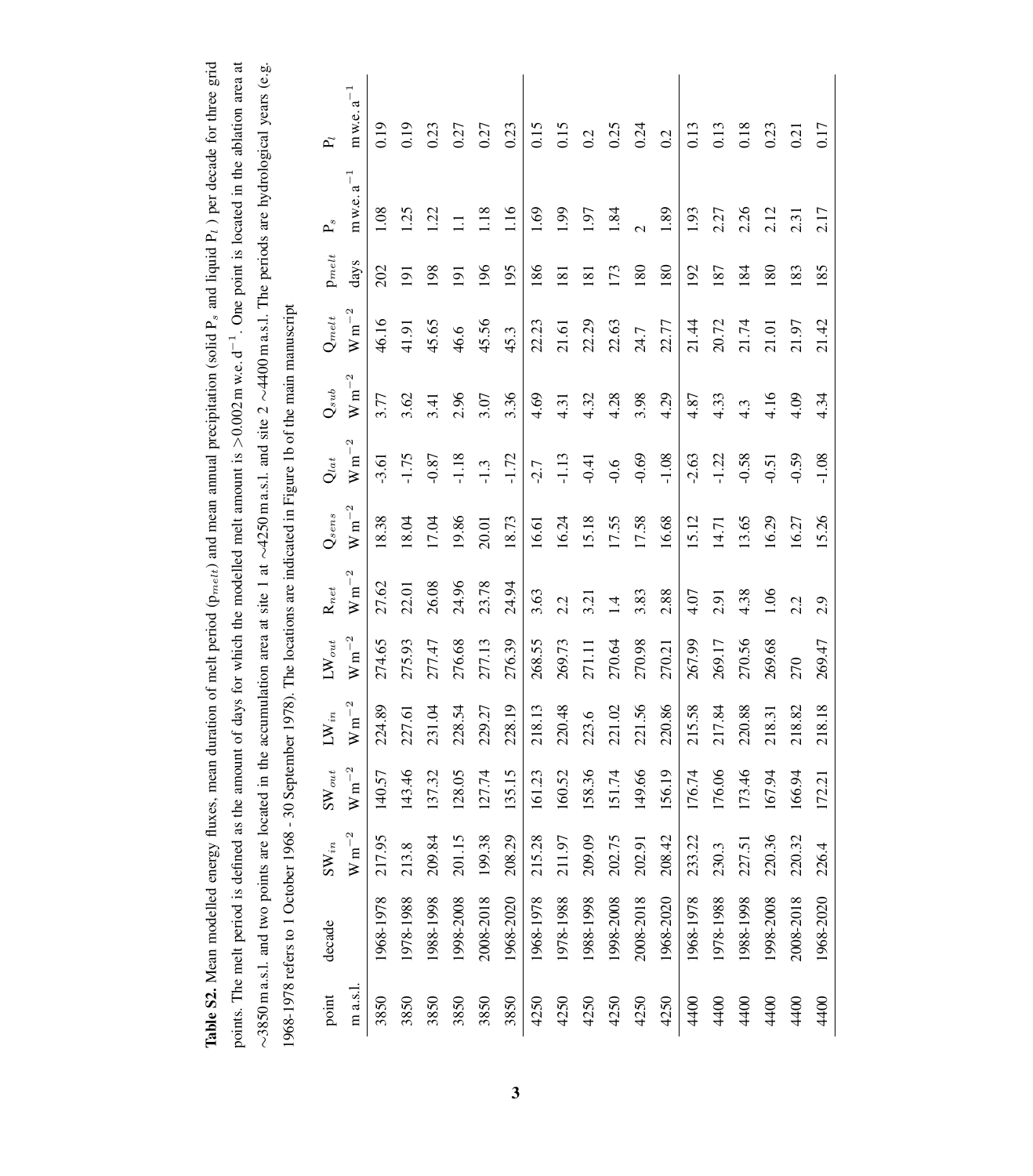

Figure S1. Mean modelled energy fluxes per decade for site 1 located in the accumulation area at  $\sim$ 4250 m a.s.l. R<sub>net</sub> is the net radiation,  $Q_{sens}$  the sensible and  $Q_{lat}$  the latent heat flux,  $Q_{lat}$  the heat flux from/into the subsurface and  $Q_{melt}$  the total energy available for melt. The periods are hydrological years (e.g. 1968-1978 refers to 1 October 1968 - 30 September 1978). The point location is indicated in Fig. 1b of the main manuscript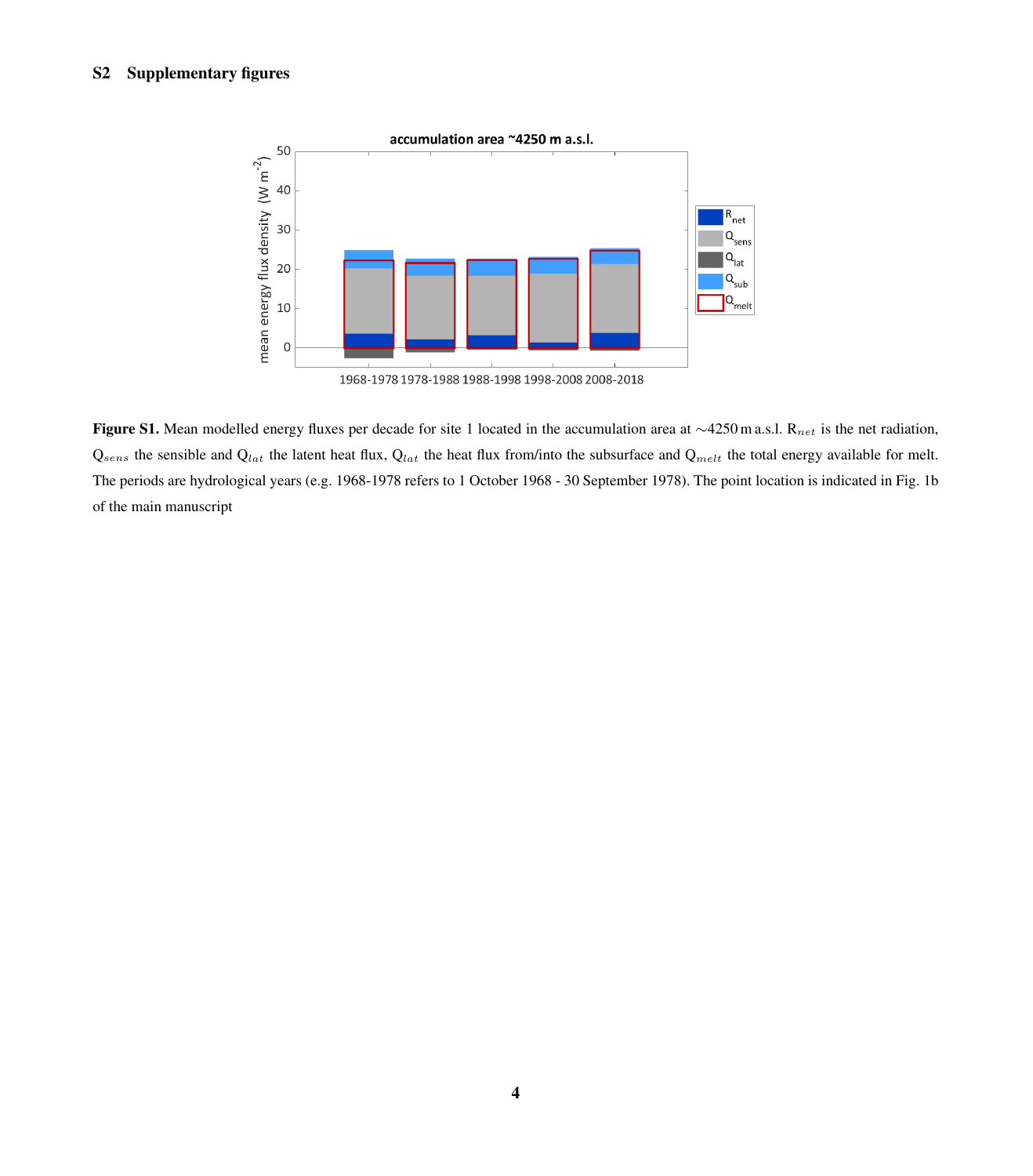

Figure S2. Result of the alternative model run. Modelled mean annual distributed mass balance for updated glacier extents for the period from 1 October 1968 to 30 September 2020. Note, that the mean annual mass balance for the entire period and updated glacier surfaces is shown. Values are thus reduced on the glacier tongue, where the glacier area reduced over time. Furthermore, the location of point observations used for calibration and validation are indicated with symbols, further details are shown in the legend.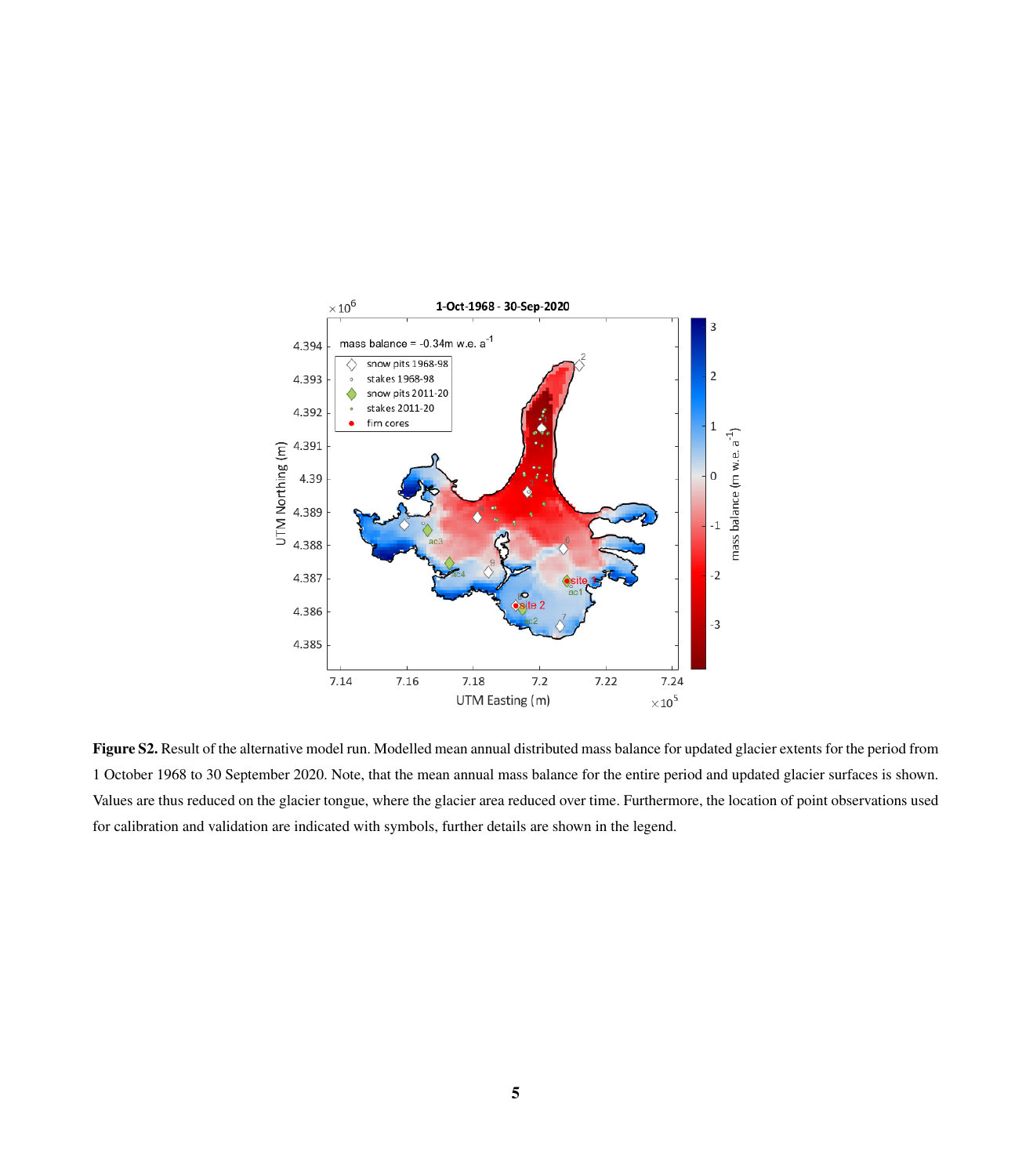

Figure S3. Result of the alternative model run. Map of mean annual internal accumulation for the mass balance years 1968/1969-2019/2020. Location of firn core drill sites used for validation are indicated with red dots.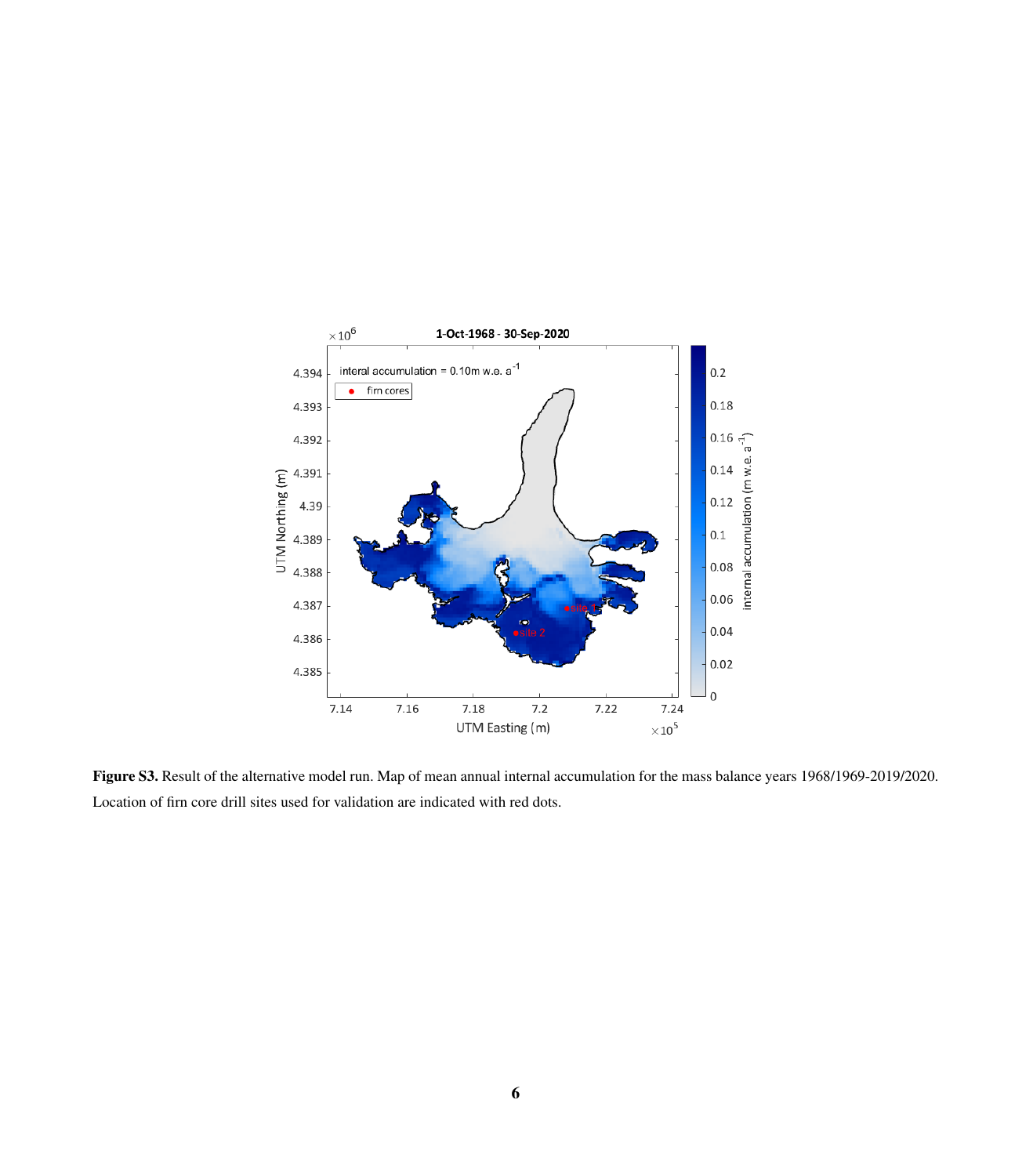

Figure S4. Comparison of original and alternative model run results. Difference of mean annual distributed mass balance for updated glacier extents for the period from 1 October 1968 to 30 September 2020. Note, that the mean annual mass balance for the entire period and updated glacier surfaces is shown. Furthermore, the location of point observations used for calibration and validation are indicated with symbols, further details are shown in the legend.



Figure S5. Comparison of mean annual mass balances of the original model run and the alternative model run.